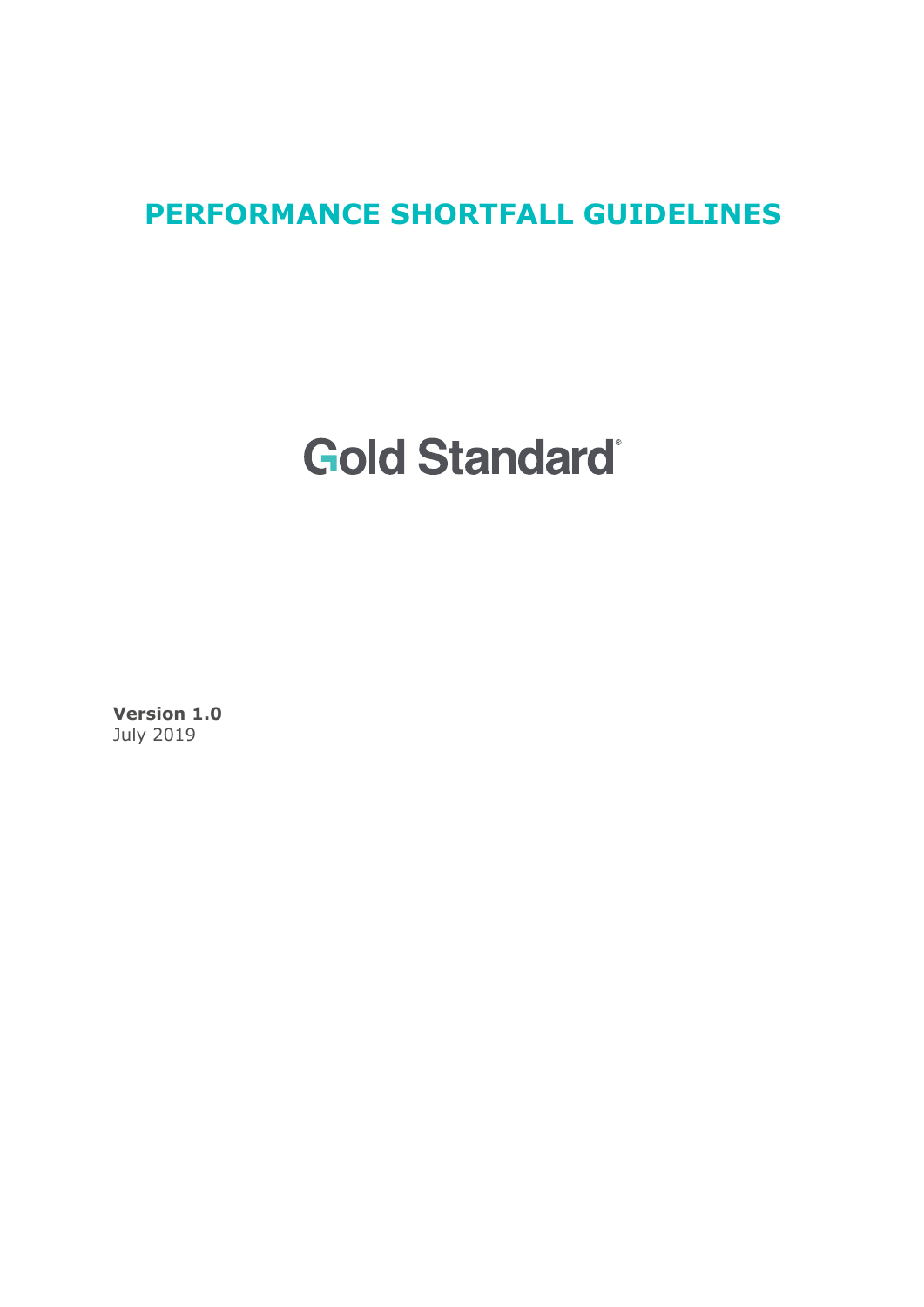# **TABLE OF CONTENTS**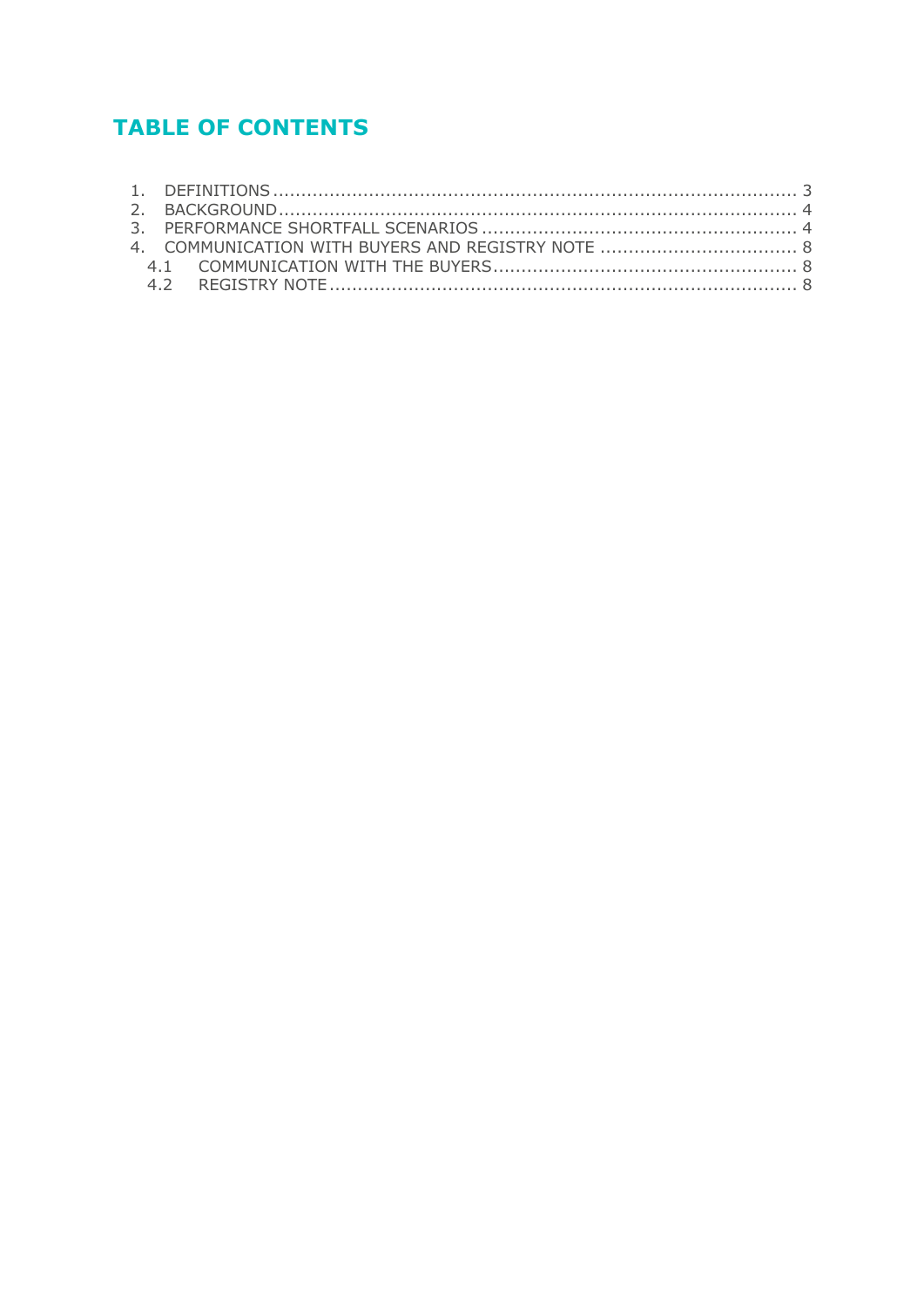## **1. DEFINITIONS**

- 1.1 **Adjusted ex-ante CO<sub>2</sub>-fixation model:** refers to an updated version of validated ex-ante estimations for  $CO<sub>2</sub>$ -fixation prepared to account performance shortfall scenario
- 1.2 **Ex-ante CO<sub>2</sub>-fixation model:** refers to the project's validated ex-ante estimations for CO2-fixation.
- 1.3 **Force majeure:** Any cause constituting force majeure i.e., an event beyond the control of the project developer and not involving the developer's fault or negligence and not foreseeable. Such events may include, but are not limited to;
	- any act of war (whether declared or not), invasion, revolution, insurrection, terrorism, or any other acts of a similar nature or force, that prevents DOE travel to project site
	- Natural disaster like flood, earthquake, etc.
	- Change in Governmental requirements, policy, etc that affect the project implementation and operation
	- Any other situation which meets the definition above

An event may qualify as "Force majeure" while it was assessed as no or low risk for project implementation under "Risk and Capacities" and/or "Safeguarding Principles and Requirements" section 4.3.2 "Vulnerability to Natural Disaster" assessment.

Force majeure does not include shortage of personnel, industrial action, economic downfall, sickness of personnel, breach of contract by subcontractors and liquidity or solvency problems.

- 1.4 **Loss event:** Any situation where there is a significant loss (more than 5%) of previously verified GS-VERs as a result of losses of carbon stocks in pools accounted for the project.
- 1.5 **Non-Force majeure:** Any other cause that is not covered under force majeure.
- 1.6 **Performance shortfall scenario:** A performance shortfall scenario represents the situation when the issued planned emission reductions (PERs) are less than the project's ex-post carbon stocks for a given vintage or verification period.
- 1.7 **Planned emission reductions (PERs):** A Planned Emission Reduction represents the expected (i.e., future) sequestration of 1 tonne of  $CO<sub>2</sub>$ eq but does not represent an actual sequestration and accordingly shall not be used for carbon neutral claims until its conversion to a Verified Emission Reduction takes place.

PERs may be issued to the Projects following the Land-use & Forest Activity Requirements. If the project has been issued Planned Emission Reductions (PERs) regardless of the fact that the issued PERs are in the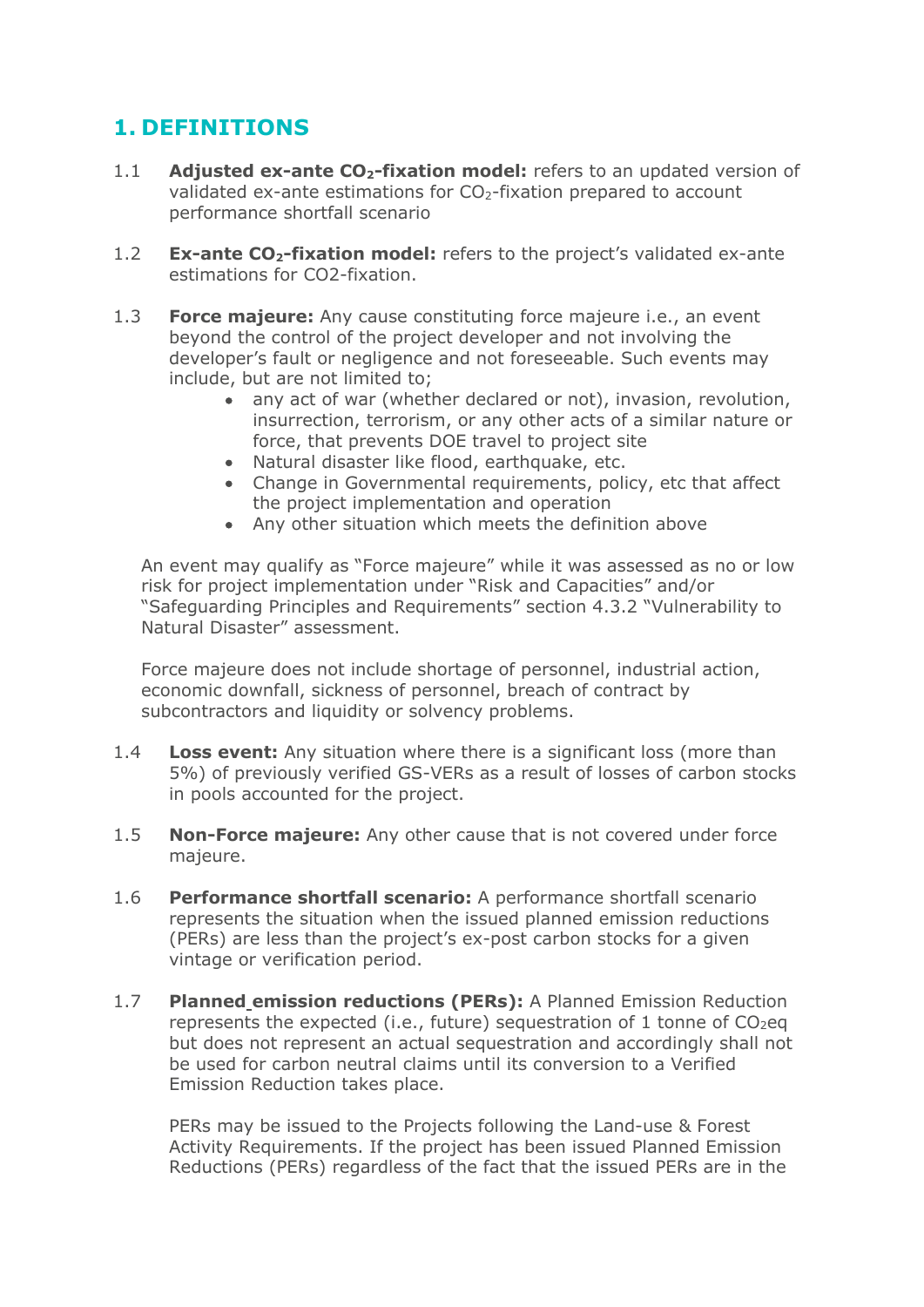project registry account or not the actions to address the performance shortfall are mandatorily required.

1.8 **Reversal event:** A situation where net carbon stocks are negative as a result of a loss in carbon stocks

## **2. BACKGROUND**

2.1 According to the GHG emissions reductions sequestration product requirements (Section 7.0), the Project Developer must ensure that the project carbon stocks are aligned with the number of issued PERs and GSVERs over time. The requirement states that

*"At any time during a crediting period, the Project Developer shall ensure that the quantity of the PERs with respect to the project is equal or less than to the project's expected carbon stocks."* 

*"At any time during a crediting period, the Project Developer shall ensure that the quantity of GSVERs the with respect to the project is equal or higher (not less) to the project's expected carbon stocks."*

- 2.2 If compliance with this requirement is not maintained, the project falls in a performance shortfall scenario. The Project Developer shall follow the performance shortfall guidelines to address the performance shortfall and recover appropriate levels of carbon stocks to comply with the requirement.
- 2.3 This document "performance shortfall guidelines" presents a set of requirements and follow up actions to address the performance shortfall scenario associated a Gold Standard Land-Use and Forests project. A variety of causes - force and non-force majeure may lead to performance shortfall and should be addressed differently. These guidelines present likely shortfall scenarios and the follow up actions for project developer to address the shortfall situations.

## **3. PERFORMANCE SHORTFALL SCENARIOS**

#### 3.1 *Scenario 1: Force majeure*

It represents a reversal and/or performance shortfall situation caused by the force majeure. In this scenario, depending on the level of the loss and/or under performance happened in the project boundary, the VERs may have reversed partially or completely and/or not all issued PERs converted in VERs for a given monitoring period. The actions to be taken under this scenario are:

#### 3.2 *Scenario 2: Non- Force majeure*

This scenario represents a reversal event and/or performance shortfall caused by non-force majeures. In this scenario, underperformance of a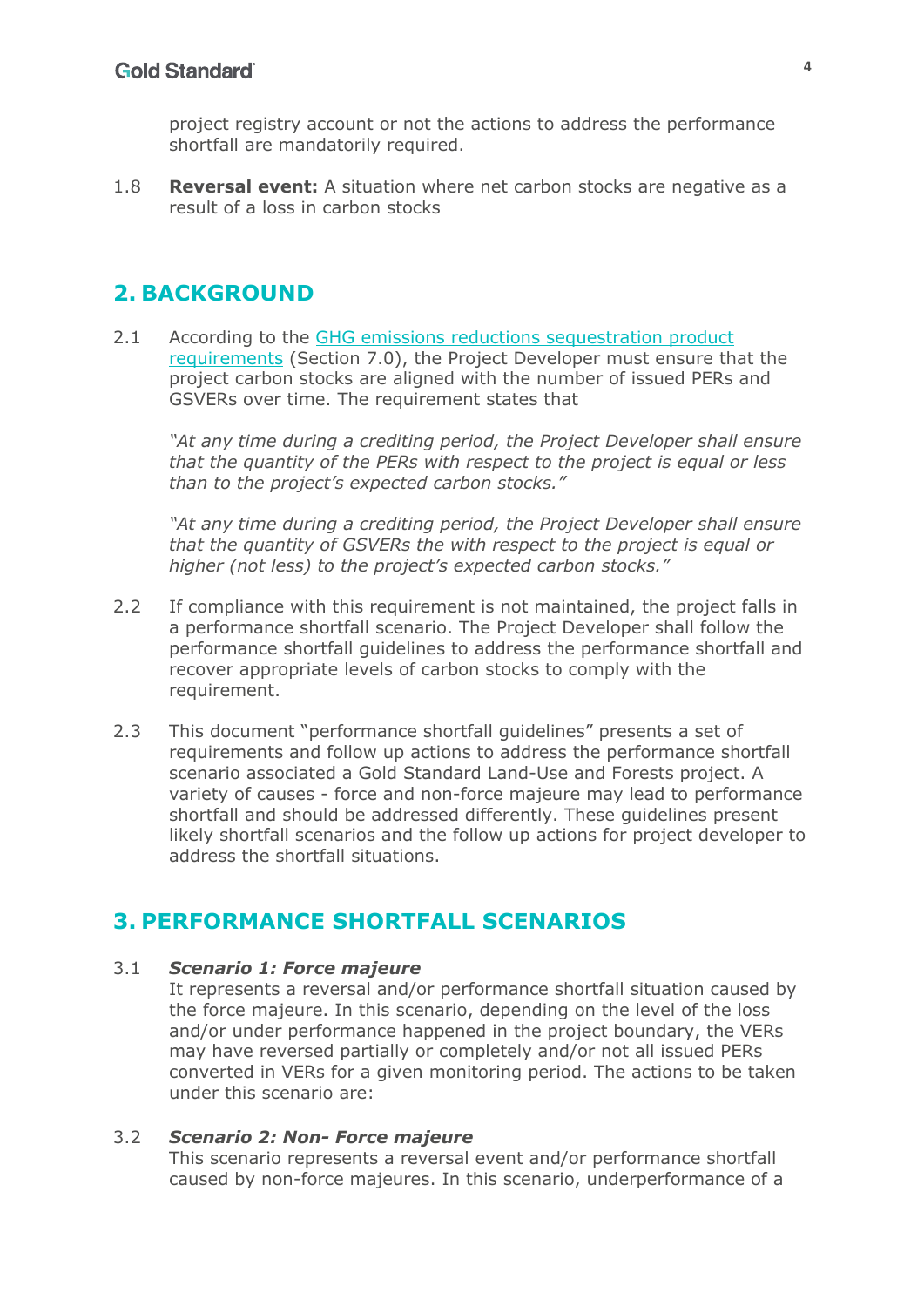project results from other factors, for example, but not limited to, poor project management and overestimation of the ex-ante  $CO<sub>2</sub>$ -fixation model. In this scenario, there is a reversal of GS VERs and/or an underperformance that prevents a project from converting all issued PERs into VERs for a given monitoring period.

3.3 The steps to be taken to address reversal and performance shortfall scenarios are:

#### 3.3.1 **Step 1: Notification to Gold Standard:**

In the case of a reversal event or performance shortfall, the Project Developer shall notify SustainCert no more than 30 calendar days after the discovery of the reversal event. If the performance shortfall is identified during the certification process, the project developer and/or VVB shall notify SustainCert immediately upon discovery. SustainCert will derive the assessment of all performance shortfall scenarios to Gold Standard's Secretariat.

#### *Outcome:*

Upon receiving the notification, Gold Standard will freeze the project Registry account and no activity including issuing/transferring/assigning/retiring of PERs and/or GSVERs from the

project registry account will be allowed until a decision or resolution is reached by GS Secretariat. In case the project developer has more than one project under the same Registry account, then Gold Standard will discuss with the project developer options for preventing the transfer/assignment of units from the affected project.

#### 3.3.2 **Step 2: Preparation of assessment report and follow-up actions**

The Project Developer shall prepare and submit an assessment report within three months of initial notification date. In the case of an event identified during the certification process, the Project Developer shall prepare the required information with VVB's opinion and the assessment shall be included in the verification report. The report shall provide information on the incident including but not limited to its causes, supporting evidence, written or otherwise, to assess and determine the nature of event, the magnitude of the loss of carbon stocks and a mitigation measure, where possible, to avoid occurrences of similar incidents in future. In the case of a performance shortfall, the assessment report shall clearly explain the causes of shortfall.

3.3.3 **Scenario 1:** In the case of a reversal event that affects individual Modelling Units (MUs), the Project Developer shall submit, as part of the assessment report, the adjusted  $CO<sub>2</sub>$ -fixation model with revised ex-ante estimates for the affected MUs to assess the effect on the remaining crediting period. The ex-ante CO2-fixation model shall be adjusted (downsized) for the affected MUs to reflect the loss in above and belowground biomass as well as in soil carbon, where applicable. The adjusted model for the affected MU must start from the date of the reversal event until the end of the crediting period. The crediting period of the project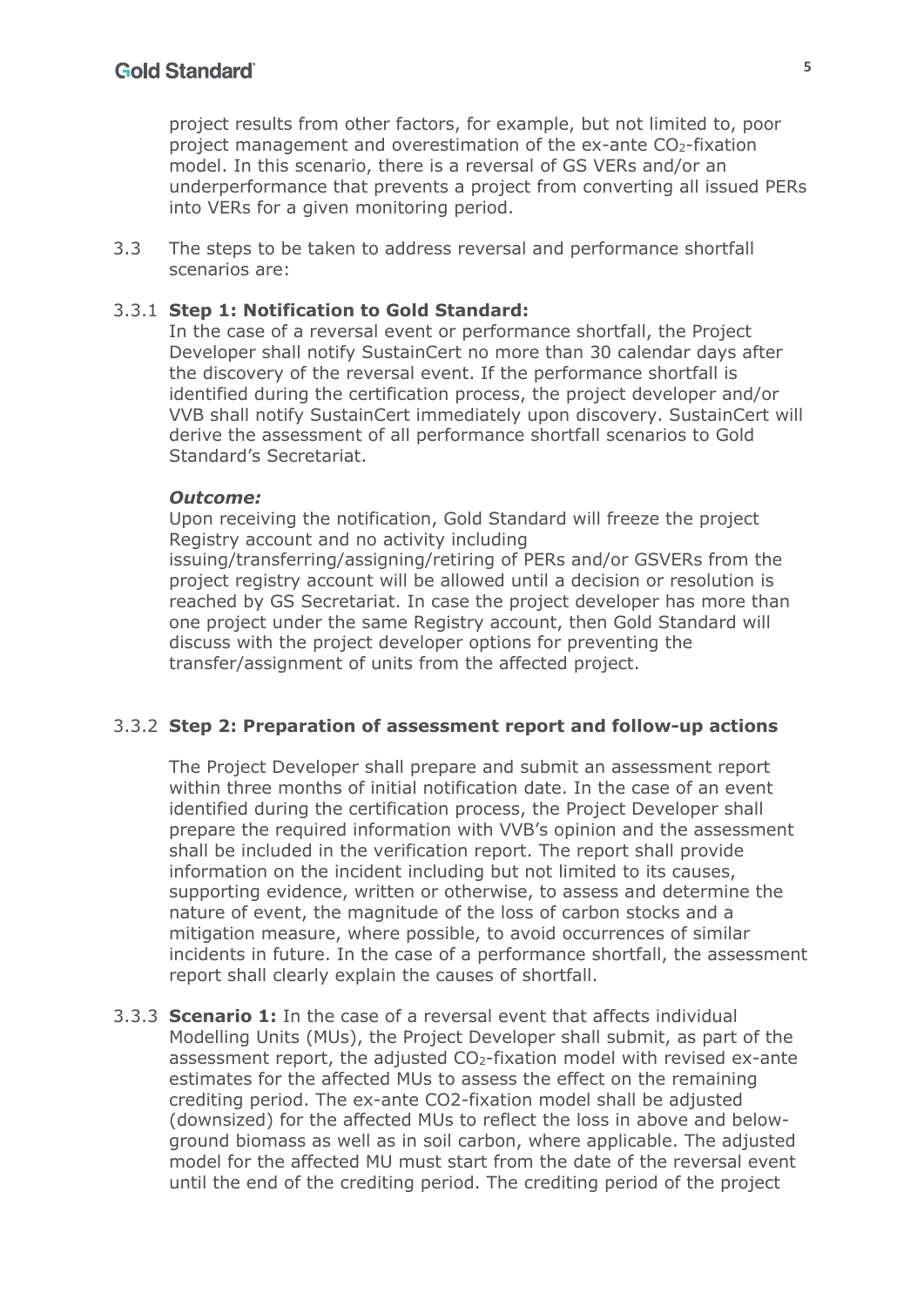cannot be altered. In the case of a performance shortfall in which it is not possible to identify with certainty the affected MUs, the Project Developer shall conservatively adjust the ex-ante CO2-fixation model for all the MUs constituting the project.

- 3.3.4 **Scenario 2:** the ex-ante CO2-fixation model shall be adjusted (downsized) for ALL the MUs in the project to reflect the loss in above and below-ground biomass as well as in soil carbon, where applicable. The adjusted model must start from the date of the reversal event until the end of the crediting period. The crediting period of the project cannot be altered.
- 3.3.5 To adjust the ex-ante CO2-fixation model, the project shall refer to the verified reversal event or performance shortfall, as applicable. The adjusted model is the result of reducing the ex-ante CO2-fixation model by the shortfall:

Ex-ante CO2-fixation model \* (ex-post/ex-ante)

Note: this adjustment is done and reported at the vintage level.

- 3.3.6 The GS Secretariat shall carry out an initial assessment of the reversal/performance shortfall report and decide if external expert's opinion and/or a site visit by an Objective Observer is required to substantiate information on incident and assess the magnitude of the reversal/performance shortfall. The Gold Standard Secretariat will ultimately decide, in consultation with LUF TAC, on: i) the need for involving an Objective Observer, and; ii) the level of adjustment of the ex-ante CO2-fixation model. The project developer may be requested to provide further information and or evidences on incident during the review process.
- 3.3.7 Any future PER issuance will be based on the adjusted ex-ante CO2 fixation model.
- 3.3.8 If a future performance shortfall event occurs, the PD shall repeat the same steps described above, as applicable.
- 3.3.9 The following shall be noted for revisiting an adjusted ex-ante CO2 fixation model:
	- A project developer can request to reinstate the validated ex-ante CO2-fixation model at the time of renewal of crediting period only if there are consistent evidences (i.e., at least three year verified growth performance) that confirm that the project is outperforming the adjusted ex-ante CO2-fixation model.
	- The revision will be conducted by the GS Secretariat during a certification renewal assessment to determine if returning to the validated ex-ante CO2-fixation model is a conservative approach given the risk profile of the project and the effectiveness of the implemented mitigation actions.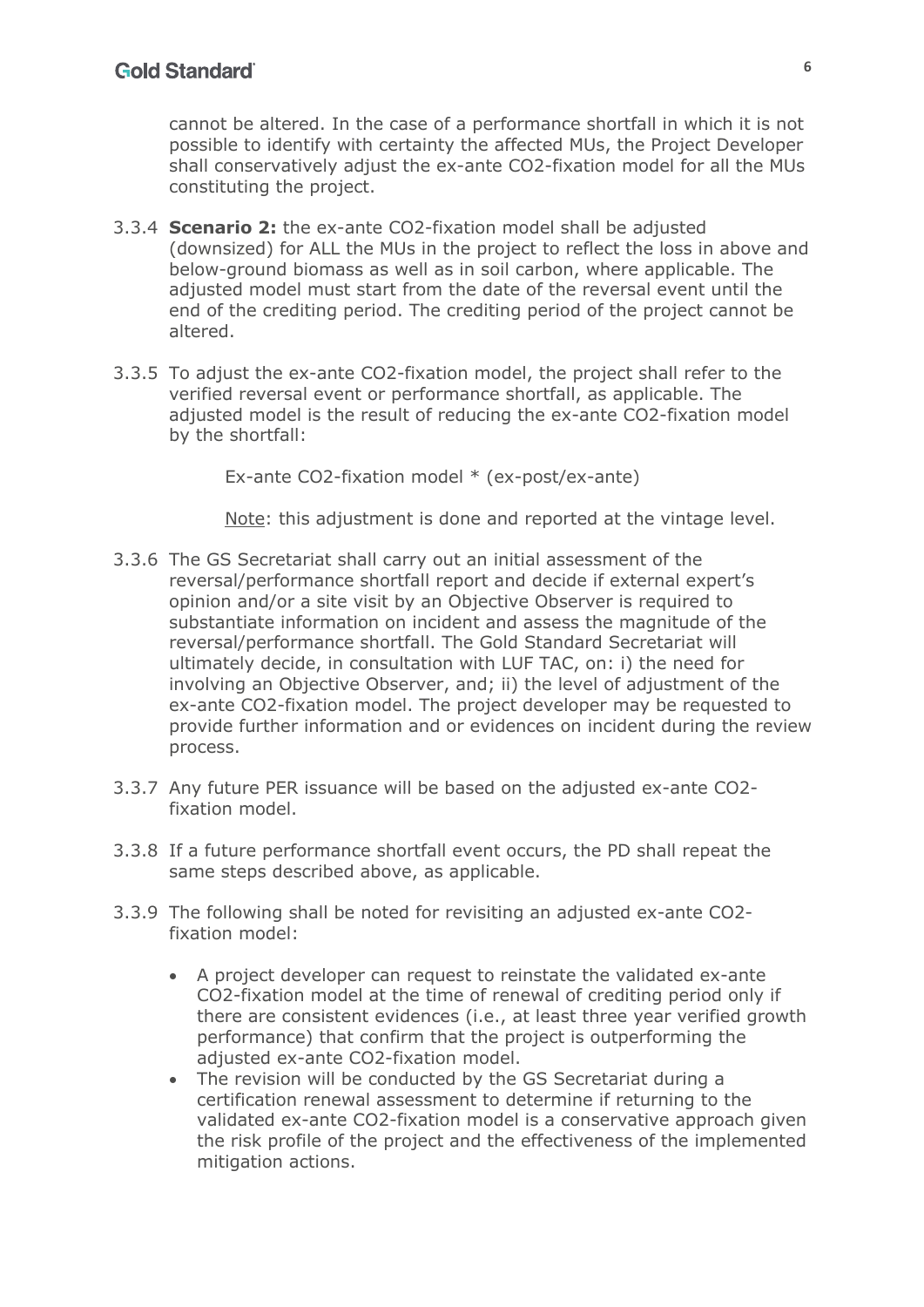### **Gold Standard**

- Upon a satisfactory decision on the revised ex-ante CO2-fixation model, the GS Secretariat might unlock PERs from the project's registry account (previously locked to address a performance shortfall) for the remaining crediting period (issuance will follow current PERs issuance rules).
- 3.3.10The Option D of section 7.5 of Gold Standard's GHG Emissions Reduction & Sequestration Product Requirements "planting of new areas to generate further CO2-fixation" doesn't apply in the case of a performance shortfall in Scenario 21.

#### *Outcome:*

Upon successful closure of the review, an action plan ("Action Plan") will be prepared by the Gold Standard Secretariat and discussed with the project developer to compensate the loss occurred due to reversal event.

#### 3.3.11 **Step 3: Compensation/Retirement of lost emission reduction units**

The following actions shall be taken:

- 3.3.12 In the case of a reversal event, the GS Secretariat shall lock the equivalent volume of issued PERs and/or GS VERs units lost due to the reversal event. This also applies to the corresponding units in the compliance buffer account of the project.
- 3.3.13 In the case of a performance shortfall, the GS Secretariat shall lock all PERs above the accepted adjusted ex-ante model. This also applies to the corresponding units in the compliance buffer account of the project. Issuance of PERs will be limited by the adjusted ex-ante CO2-fixation model estimates (following current PERs issuance rules).
- 3.3.14 To compensate transferred/assigned lost VERs and performance shortfall PERs, the following preferential order shall be followed:
	- **Scenario 1:** Compensate using an equivalent number of GS VERs available in the project's compliance buffer account
	- **Scenarios 1 and 2:** Compensate using an equivalent number of GS VERs that were not affected from the reversal event and are available in project's registry account
	- **Scenarios 1 and 2:** Compensate using an equivalent number of GS VERs purchased from other Gold Standard project.
	- **Scenario 3:** All Active PERs and VERs get locked. Compensate using an equivalent number of GS VERs purchased from other Gold Standard project.

 $<sup>1</sup>$  Aiming to recover ex-ante levels of carbon stocks via adding a New Area will generate additional carbon units</sup> to the project, but doesn't solve the underperforming of the original areas due to mismanagement or an overestimated CO2-fixation model